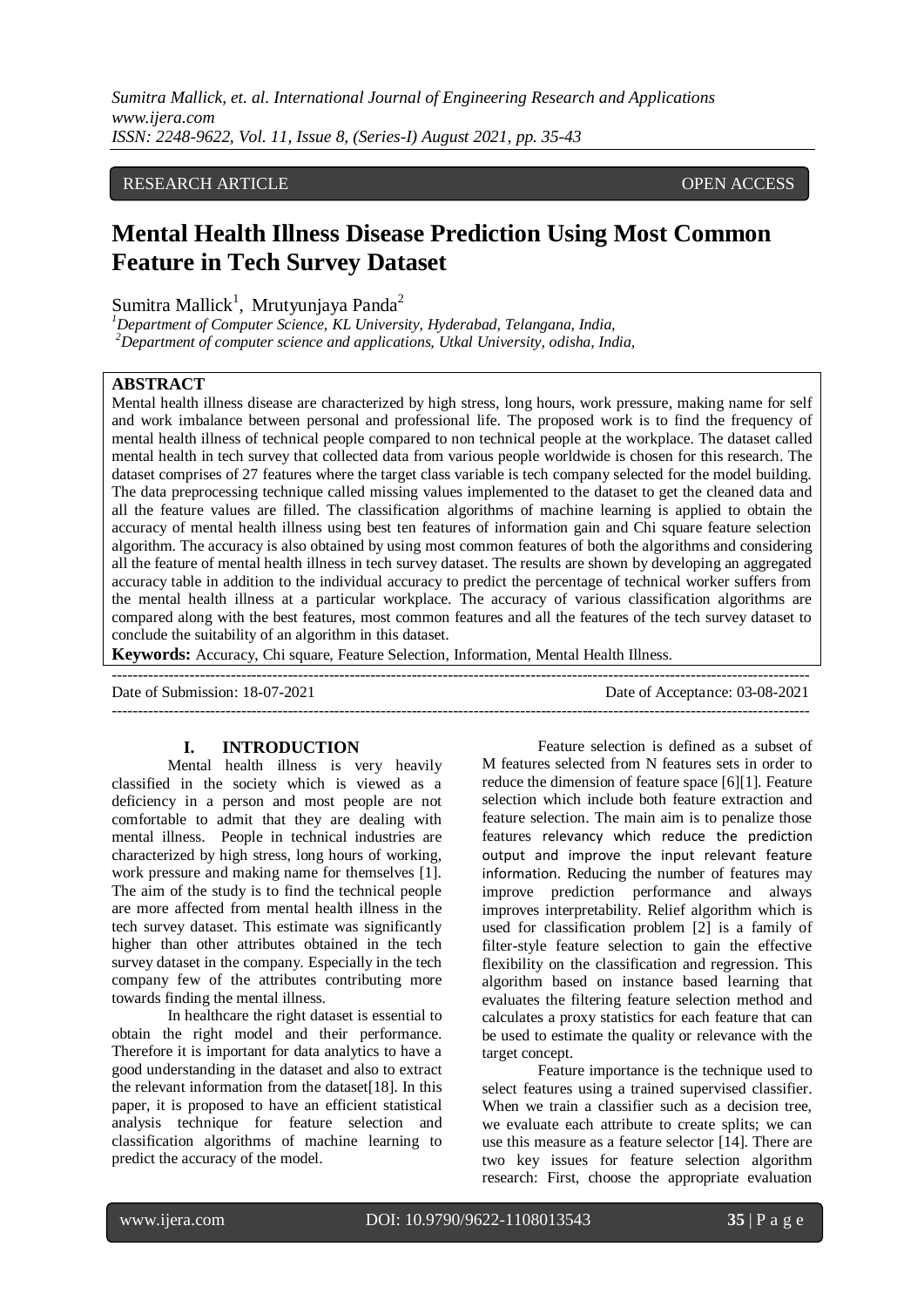criteria to measure the pros and cons of the feature subset; the second is to choose an efficient feature subset search method, so as to find the smallest feature combination that can best describe the target attribute [15]. Gaikwad *at el.* **[**10] Author at el. Propose a two-dimensional maximum margin criteria biomodal approach Where the facial features are obtained by modifying the maximum marginal criteria(MMC).

The paper is organized as follows: section 2 discusses the various literatures of feature selection and machine learning classification algorithms section 3 analyses the information gain and Chi square for feature selection; section 4 analyses the mental health illness in tech survey dataset; section 5 implements the feature selection algorithms and obtained the best features; section 6 discuses the results that are obtained from the mental health illness in tech survey dataset and provide the concluding remark and section 6 summarizes the work.

# **II. LITERATURE REVIEW**

The machine learning techniques use Feature selection and data cleaning as pre-processing mechanism to improve the performance of the algorithm [3]. In the feature selection process only the most relevant features are considered to perform classification. There are feature selection algorithm i.e. filter and wrapper approach that find the feature subsets for classification. In the filtering approach, the algorithm evaluates the feature without involving the learning on the big dataset. In the wrapper approach, it measures the information gain of each feature which is more expensive because it needs more resources to compute. The classification concluded that wrapper approach achieve better result compared to filter. To determine the different combination of gesture and to optimized the size, gesture recognition technology has been carried out in gesture by Venugopal et al.[20]. Where it recognized 1005 accuracy for four gesture and the optimal size is 516-523. As the suicidal rate are highest among the population, the researchers are giving more focus on the population. Shambhavi used logistic regression method to predict the suicidal behavior among the employees [19]. Padideh danaee et al.[19] detect cancer on the RNA genome sequence dataset. (TCGA) The Cancer Genome Atlas database this database which is composed of both tumor and healthy breast sample of patients. The deep learning approach have been widely adopted for the imbalance class of data (SMOTE) synthetic minority over sampling technique to transform into balance representation for pre training. To maximized the information gain between the input layer and the higher level

stochastics inorder to achive good representation for each layer by using SDAE construction[17]. A reasonable health issue in the workplace rapidly increasing which can lead to mental health. Determining the most better factor of individual needed for treatment. PCA approach have been widely adopted and then clustering through density is used to reduce the noise. The mental health cases can be addressed by medical assistance. The goal of this paper is to identify which employee's related factor contribute more towards the mental health. PCA aims to learn the reduction of dimensions prior to the clustering DBSCAN. The goal is to find the tradeoff between noise reduction and the number of cluster [20]. The most serious global health treat is the increasing number of cases in mental illness. The most common type of mental disorder are depression, schizophrenia, dementia which are spreading around the world. One of the most promising ascepts of IOT based mental healthcare is data acquition, self organization, service level agreement, security and identify management data collected using IOT related technology for analyzing. IOT based system and services for mental health keeps on increasing, which addresses many challenges in the research. The Challenges related to different domain includes IOT device, analysis of massive data and intelligent health services [23, 24] are required. The use of IOT in instrumental treat different mental issues, it may be either from patient, doctors or family. Leonardo et al. studied different types of data collected by each work and also address mental disorder by the research community. Number of studies relevant to IOT and mental health uses popular technology like smart phone which gives understandable and low cost search criteria.

Sun at el. [4]proposed an effective supervised algorithm based on well established machine learning and some numerical analysis techniques. The author have proposed the Manhattan distance to determine implicitly use of RELIEF algorithm. in this paper feature selection is performed for classifying problems with complex data distribution with very high dimensions. In [4] designed a new feature selection algorithm that addresses several major issues regarding computational complexity for high dimensional dataset. This algorithm is generalized to address the multiclass problems where the defined margin two nearest neighbors are considered, one is the nearest hit NH and the other one from nearest miss NM. This algorithm used to learn locally and share the same goals to reduce data dimensionality. It uses feature extraction [3]BSO metaheauristics foraging interesting approach which is used for solving feature selection problem. QBOS-FS follows the wrapper approach and use the hybrid version for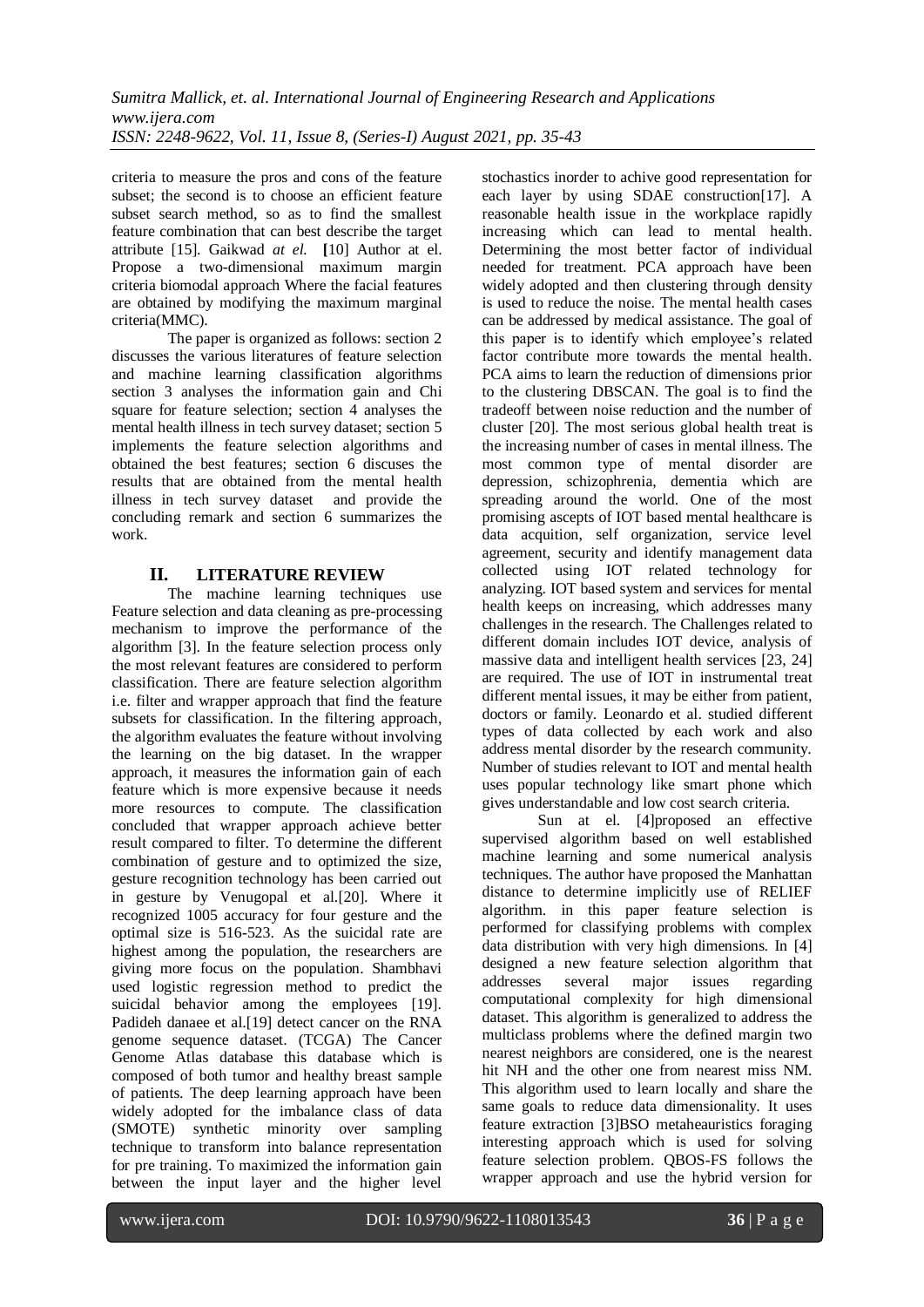generating feature subset. The performances of the hybrid approaches have been verified using BSO combined with Q-learning for generating feature subset to evaluate the classification. We envision the challenge of feature selection where the size of search space increase exponentially with respect to cardinality of the original set N.

The classification performance in the healthcare improves by using Confidence-based and Cost-effective feature selection (CCFS) method [7,25] which is effectively developed a new mechanism for designing feature selection. Confidence-based and Cost-effective feature selection(CCFS) which adds the confidence of individual feature to denote the performance of single dimension dataset. CCFS mostly describe the cost of the features based on three key factors of the feature that are solved to design the fitness function, first one is the classification performance, second one is feature reduction ratio and third one is the feature cost. In the architecture of Confidence-based and Cost-effective feature selection(CCFS) method, it explain about the incorporation of features on the updated partial position and the relevance of the target feature and its selection frequency based on historical data to enhance the fitness function. It has been concluded that Confidence-based and Costeffective feature selection(CCFS) obtain high classification accuracy on the wine, Ionosphere, and Sonar datasets, the low-dimensional, mediumdimensional, and high-dimensional datasets.

In brief, compared with the existing Binary Particle Swarm Optimization (BPSO) methods [6], it is not taken into consideration where traditional computation based on feature selection technique. In this traditional method the selection of feature in BPSO scheme, is updated by the pbest and gbest method where the overall performance of each partial and partial swarm is checked. BPSO based feature selection use Personal best (pbest ) particle's historically best position and Global best (gbest) globally best position of particle swarm update the feature according to the overall fitness of swarm partial position. BPSO[8] was design to solve the discrete optimization problem. BPSO based feature selection method uses only the error rate of the classification algorithm as the fitness function. BPSO method use information Gain, PCFS, CFS filtering method for feature selection.

Deep learning feature selection techniques is based on deep architecture where the researcher applied feature selection in number of areas like computer vision, remote sensing, natural language processing and bioinformatics [7, 25] [11]. The paper implements principal component analysis

(PCA) that is used to filter out the most appropriate features from the data set. The literature review focus on developing feature selection models using deep learning algorithms. Evolutionary computing techniques [9] are powerful stochastic algorithms whose searching method needs some natural phenomena like genetic inheritance and Darwinian strive for survival. The most common algorithm in this category includes genetic algorithms, evolutionary programming, evolution strategies, and genetic programming.

In the past the feature selection used to evaluate the feature in isolation where it did not consider the correlation between features [5]. Later the methods are improved and come up with proposed feature selection with minimum redundancy maximum relevance (mRMR) feature selection approach. Main advantage of this method is that the maximum relevance criteria along with minimum redundancy criteria is used to choose features that are maximally relevant to the criteria and minimally redundant with respect to the criteria<sup>[10]</sup>.

## **III. FEATURE SELECTION**

This is the most important technique of machine learning used to get better results with the minimum number of features while reducing redundant features, removing irrelevant features but increasing accuracy and improving performance of an algorithm is said to be as feature selection. It is to find an optimal subset of f features out of original set of F features. This technique better understands the data, important features of data and the relationship between the features. The learning process of a machine drastically improves with the best selected features though other features are not contributing to the objective. The features are irrelevant when they do not have any influence on the output, similarly the features are redundant or duplicate when they take the role of another feature. There are two key issues for feature selection algorithm research: First, choose the appropriate evaluation criteria to measure the pros and cons of the feature subset; second is to choose an efficient feature subset search method, so as to find the smallest feature combination that can best describe the criteria.

#### **3.1 Feature Selection Algorithms**

The algorithms have to be designed to optimally select features out of all possible subsets of features. It is partially difficult sometimes when there are large numbers of features, but preferred to have a satisfactory set of features. There are three broad classes of feature selection algorithms: (i) filter method (ii) Wrapper method (iii) Embedded method.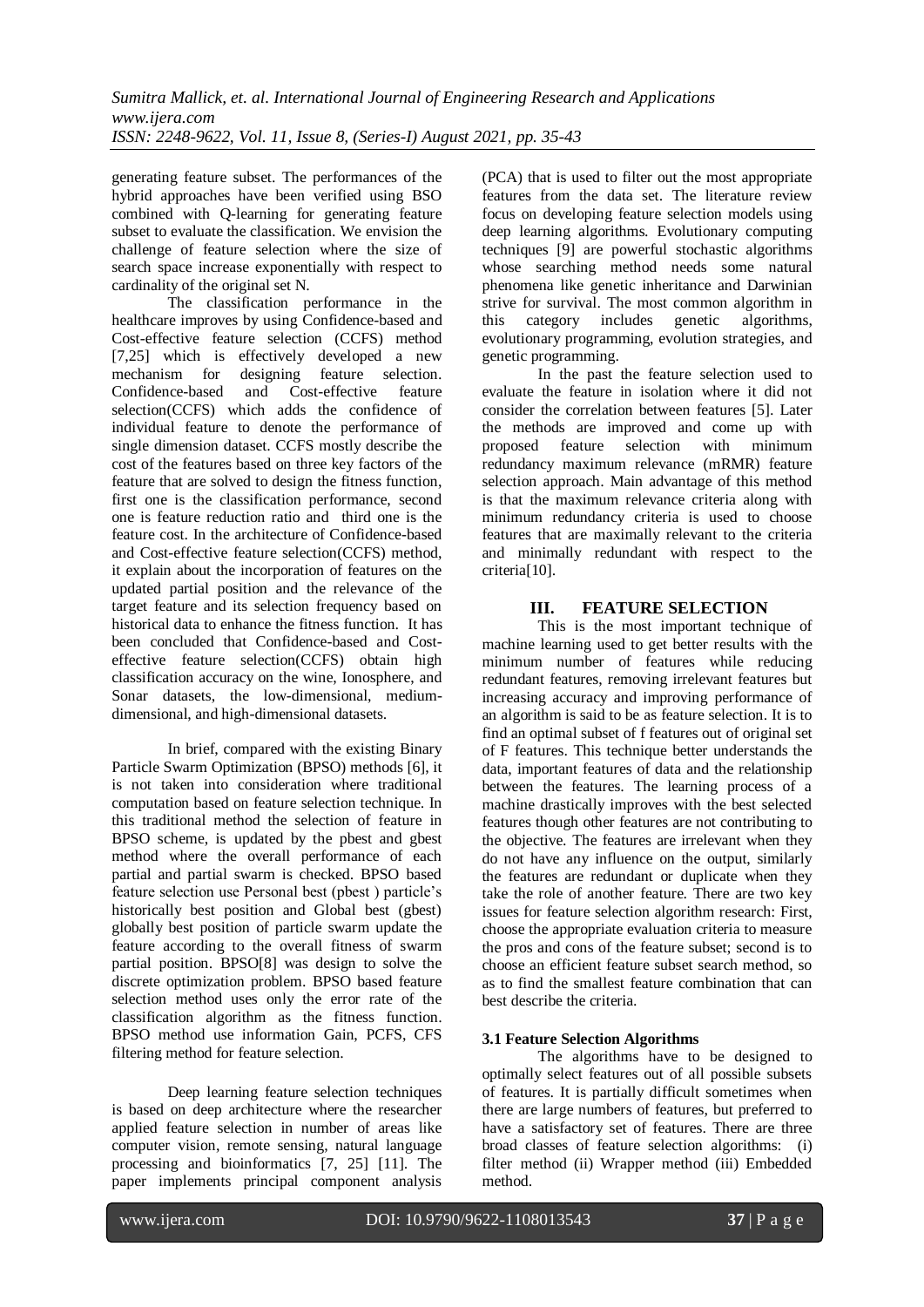Filter methods are used to filter the features based on discriminating criteria i.e the filters out unreliable features from a given feature set for effective prediction. In filter methods the feature variance is computed and we select the subset of feature based on user specified threshold.

Wrapper methods find the feature subsets through search space and evaluate each subset by learning a machine learning model. It is special case of sequential feature selection, where it finds the optimal feature subset by iteratively selecting features based on classification performance. We start with one feature at a time in each round and that feature subset given for training and new model is generated.

Embedded methods use both the above method to find good subset of features using filter method and find the best features using filter method and find the best feature from those features using wrapper model.

#### **3.1.1 Information Gain**

We use information gain method to quantify the relevance of an attribute out of five attributes. Let S be a set of training samples and  $S_1$ ,  $S<sub>2</sub>$  are the sample belongs to target class and contrast class. The expected information for a given sample is

$$
I(S_1, S_2, ..., S_m) = \sum_{i=1}^{m} \frac{s_i}{s} \log_2 \frac{s_i}{s}
$$

Where  $m$  is the number of classes and  $s_i$  is the samples in class C<sub>i</sub> with probability  $\frac{s_i}{s}$ 

Let  $s_j$  contain  $s_{ij}$  samples of class  $C_i$ , the expected information based on this partitioning by attribute A is known as the entropy of A.

Entropy of A is 
$$
E(A) = \sum_{j=1}^{v} \frac{s_{1j} + s_{2j} + \dots + s_{mj}}{s}
$$

 $I(s_{1i} + s_{2i} + \cdots + s_{mi})$ 

Where v is the number of distinct values in the attribute A and  $s_{ii}$  is the samples in class  $C_i$  with attribute value j.

The information gain obtained by this partitioning on A is defined by

Gain (A) =  $I(S_1, S_2, ..., S_m) - E(A)$ 

We compute the information gain for each of the attributes, the attribute with highest information gain is considered most discriminating attribute of the given set. The attributes that are not relevant to the task are removed based on users threshold value.

#### **3.1.3 Chi square algorithm**

In the healthcare research, some study collect data on categorical variables which is summarized as series of counts<sup>[13]</sup>. The count which are present in the tabular format which is also

called as contingency table. The chi-square test used to compute the evaluation between these rows and columns in this contingency table. The logic of hypothesis testing was first invented by Karl Pearson (1857-1936) and the Chi-square test also known as test for goodness-of-fit and test of independence are his most important contribution to the modern theory of statistics.

Chi square is a nonparametric test specifically used for two purpose (i) for testing the hypothesis of no associated between more then two groups (ii) and also use to test how likely the observed distribution of data fits the distribution. For the categorical data analysis where the parametric or continous data are there mostly it is used there.

The formula for calculating a Chi-square statistic is:

$$
\chi^{2} = \sum_{i=1}^{n} \frac{(O_{i} - E_{i})^{2}}{E_{i}}
$$

Where, O stands for the observed frequency and E stands for the expected frequency.

The sigma sign in front of them denotes that we have, to sum up, these values calculated for each cell to find the association between null and alternative hypothesis.

## **IV. ANALYSIS OF TECH SURVEY DATASET**

We have collected the mental health in technical survey dataset consisting of 1259 records and 27 feature from various people worldwide that measures attitudes towards mental health and frequency of mental health illness in the technical workplace. This dataset consist of many discrete and continuous variableslike timestamp, Age, gender, country, state: which give the description of the techies who live in united state or territory, self employed: describe the self-employbility, family history: describe the family history of mental illness, treatment: describe the sought treatment for mental health condition, work\_interfere: gives the details of mental health condition, if yes do you feel that it interferes with your work, no employees: describe the no of employees your company have, remote\_work: data describe the techies work remotely atleast 50% of there time, tech\_company: which is the target feature describe the employee primilarly a tech company, benefits: which describe all the employees getting benefits for mental health, care options: gives the details for the options for mental health care your employee provides, wellness program: discuss about mental issues as a part of employee wellness program, seek\_help: discuss about resources to learn more about mental health issues and how to seek help, **anonymity**: Is your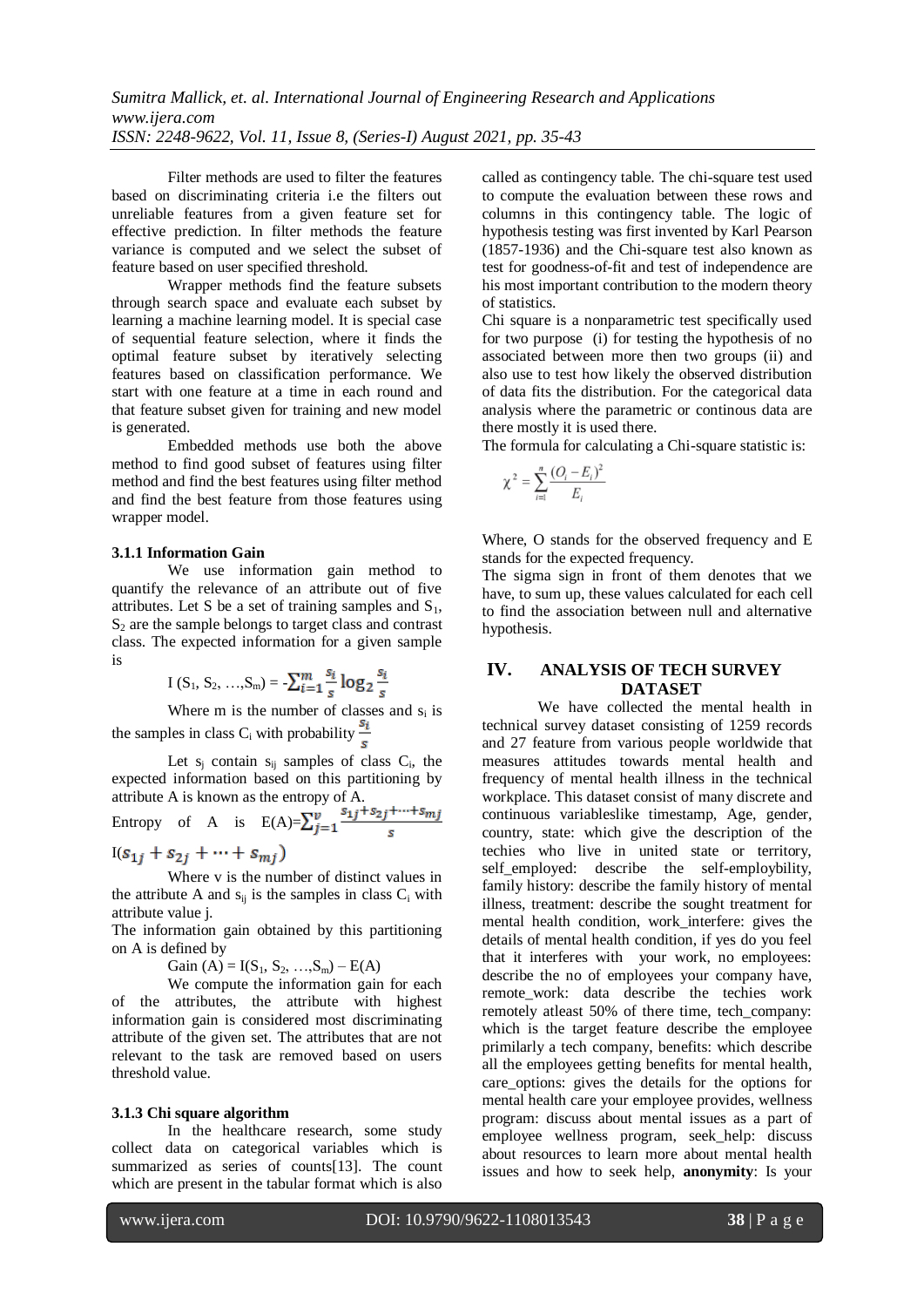anonymity protected if you choose to take advantage of mental health or substance abuse treatment resources, **leave**: How easy is it for you to take medical leave for a mental health condition?, **mental***health***consequence**: Do you think that discussing a mental health issue with your employer would have negative consequences? **phys***health***consequence**: Do you think that discussing a physical health issue with your employer would have negative consequences?, **coworkers**: Would you be willing to discuss a mental health issue with your coworkers?, **supervisor**: Would you be willing to discuss a mental health issue with your direct supervisor(s)?, **mental***health***interview**: Would you bring up a mental health issue with a potential employer in an interview?, **phys***health***interview**: Would you bring up a physical health issue with a potential employer in an interview?, **mental***vs***physical**: Do you feel that your employer takes mental health as seriously as physical health?, **obs\_consequence**: Have you heard of or observed negative consequences for coworkers with mental health conditions in your workplace?, **comments**: Any additional notes or comments. The snapshot of the dataset is given herewith for the ready reference in Fig. 1.

|                | <b>JESSIE</b>                                                                                                                                                                                                                     |  |                         |               |                          |                |         |                 |                  |                |         |                          |                |                         |            |             |            |                    |                |        |                                  |
|----------------|-----------------------------------------------------------------------------------------------------------------------------------------------------------------------------------------------------------------------------------|--|-------------------------|---------------|--------------------------|----------------|---------|-----------------|------------------|----------------|---------|--------------------------|----------------|-------------------------|------------|-------------|------------|--------------------|----------------|--------|----------------------------------|
|                | <b>THE ST FIRE</b>                                                                                                                                                                                                                |  |                         |               | $^{16}$                  |                | $\sim$  | $\sim$          | 70.60            | $\sim$         | $\sim$  | $\rightarrow$            | <b>RESH</b>    | $\sim$                  |            |             |            |                    | $\rightarrow$  | $\sim$ | Sara d'<br><b>Chat</b>           |
|                | $\frac{1}{2}$ = $\frac{1}{2}$                                                                                                                                                                                                     |  |                         | $\sim$        | $^{12}$                  | $\sim$         | $\sim$  | <b>Harsty</b>   | $\frac{m+2m}{m}$ | $\approx$      | $\sim$  | $\approx$                | $\approx$      | Detires Detires Detires |            |             |            | $\equiv$           | Stave          | $\sim$ | $-24$                            |
|                | $\frac{\partial \mathcal{H} \Theta}{\partial t} \cdot \Sigma = \mathcal{H} \Theta \quad \text{for} \quad \mathcal{H} \Theta$                                                                                                      |  |                         |               | <b>New</b>               | w              | $\sim$  | Just            | 2044             | $\sim$         | $^{**}$ | $\overline{\phantom{a}}$ | $\sim$         |                         | to:        |             |            | to factory firming | $\sim$         | $\sim$ | <b>CONTRACTOR</b>                |
| $\mathbb{R}^+$ | $\frac{\partial^2 \mathbf{u}}{\partial x^2} = -\mathbf{u} \cdot \frac{\partial \mathbf{u}}{\partial x^2} = 0$                                                                                                                     |  |                         |               | $^{12}$                  | $\sim$         | $\sim$  | <b>The</b>      | 25 cm            | $\sim$         | $\sim$  | $\sim$                   | $\sim$         | $\sim$                  | $^{16}$    |             |            | to Tenant          | ÷              | $\sim$ | Satural of<br>$\sim$             |
|                | $\begin{array}{c} \bullet \quad \stackrel{\text{even}}{\longrightarrow} \hspace{1mm} \circ \quad \text{in} \quad \stackrel{\text{even}}{\longrightarrow} \hspace{1mm} \end{array}$                                                |  |                         |               | <b>MAR</b>               | $\overline{a}$ | 1.786   | Texas           | 195,535          | $\rightarrow$  | This    | w.                       | $\sim$         |                         |            |             |            |                    | $\sim$         |        | $u = \frac{2\pi \pi d}{4m}$      |
|                |                                                                                                                                                                                                                                   |  |                         |               |                          |                |         |                 |                  |                |         |                          |                |                         |            |             |            |                    |                |        |                                  |
|                | 2016-06<br>$-2$                                                                                                                                                                                                                   |  | $2.70 \frac{300}{1000}$ | <b>Set</b>    | $\sim$                   | ۰              | ÷       | <b>W</b>        | 3-title          | $\overline{a}$ | $\sim$  | ×                        | $\overline{a}$ | $\sim$                  |            | to factory. |            | <b>beads</b>       | $\mathbf{u}_0$ |        | $n = \frac{2mn\pi}{mn}$          |
|                | $-7.1 - 1$                                                                                                                                                                                                                        |  |                         | $\sim$        | $_{\rm{fit}}$            | $\sim$         | $\sim$  | Diet            | 24.08            | $\sim$         | $^{**}$ | Chair                    | $\sim$         | $\omega$                |            |             |            | to be firmed       | $\sim$         |        | $\approx -\frac{\log x}{\log x}$ |
|                | $\frac{1}{\sqrt{2}}\sum_{i=1}^{n-1} \frac{1}{\sqrt{2}}\left\{ \begin{array}{cc} \frac{1}{\sqrt{2}} & \frac{1}{\sqrt{2}} & \frac{1}{\sqrt{2}} \\ \frac{1}{\sqrt{2}} & \frac{1}{\sqrt{2}} & \frac{1}{\sqrt{2}} \end{array} \right.$ |  |                         |               | $\sim$                   | $\sim$         | $\sim$  | <b>System</b>   | meter            | $\mathcal{L}$  | $\sim$  | $-10$                    | $\sim$         | $\sim$                  |            | to Detroit  |            | forestal           | $\sim$         | The .  | $-1.56$                          |
|                | $\omega$ $\rightarrow$ $\approx$ $\sim$ $\frac{\omega v}{\omega}$<br>2120.00                                                                                                                                                      |  |                         | $\sim$        | $\overline{\phantom{a}}$ | v.             | $^{36}$ | <b>SHI</b>      | 10.00            | $\sim$         | $^{**}$ | <b>1999</b>              | $\sim$         | $\sim$                  |            | he listings |            | $\approx$          | $\sim$         | $\sim$ | $-$                              |
|                | men<br><b>CLARM</b>                                                                                                                                                                                                               |  |                         | $\mathcal{R}$ | $\sim$                   | $\sim$         | $\sim$  | <b>Syndical</b> | $3-28$           | $\mathcal{L}$  | $\sim$  | $\overline{\phantom{a}}$ | $\sim$         | $\sim$                  | <b>Sec</b> |             | <b>The</b> |                    | <b>Night</b>   |        | $u$ $\frac{3mT}{4m}$             |

**Fig. 1:** Technical survey dataset

The following pie chart shows that the people of the country participated more for this survey as the survey was worldwide in fig. 2. The pichart clearly states that there are more number of people from United State followed by Canada participated for this survey.



**Fig. 2:** Country participation

We fill the missing values by the zero value in the preprocessing steps of Mental Health in Tech survey dataset. In this dataset there are a total of 27 features and mostly the NaN values are present as the data values. There are 4 features contains NaN values like a feature called state contains 515 NaN values, a feature called state self\_employed contains 18 NaN values, a feature called work\_ interfere contains 264 NaN values and a feature called comments contains 1095 NaN values. This dataset is the categorical dataset and we converted into numerical dataset by replacing a number for each feature value. We have assigned the numbers starting from 0 like a feature called country has 20 distinct values so we assigned the number from 0 to 19. The features that have only two values are treated as binary values like 0 and 1. We have not performed any transformations to the data values as it is not required in this dataset.

## **V. IMPLEMENTATION**

The goal of feature selection is to find a best subset of input features that contains the least number of dimensions and mostly contribute to accuracy by removing unimportant dimensions that are the most irrelevant and also removing redundant features from the dataset. We have implemented two algorithms for feature selection i.e. information gain and chi square to calculate the feature score with respect to targeted variable. The target class feature for this research is tech company which leads to find the percentage of technical people gets mental illness compared to non technical people in the tech survey dataset. By using information gain and the chi square algorithms, the top 10 features are extracted and shown in the table 1 and table 2 below.

**Table 1:** Top 10 features using Information Gain

| Sl. | Feature | <b>Feature Name</b>     | Feature  |
|-----|---------|-------------------------|----------|
| No  | No      |                         | Score    |
| 1   | 8       | No_employees            | 0.025546 |
| 2   | 11      | Care_options            | 0.019032 |
| 3   | 16      | Mental health interview | 0.016399 |
| 4   | 9       | remote_work             | 0.016215 |
| 5   | 14      | anonymity               | 0.013233 |
| 6   | 3       | <b>State</b>            | 0.011364 |
| 7   | 5       | Family_history          | 0.010092 |
| 8   | 6       | Treatment               | 0.010050 |
| 9   | 22      | Mental_vs-physical      | 0.009390 |
| 10  | 21      | Phys_health_interview   | 0.008327 |

**Table 2:** Top 10 features using Chi square

| Sl.            | Feature | <b>Feature Name</b> | Feature   |
|----------------|---------|---------------------|-----------|
| N <sub>0</sub> | Nο      |                     | Score     |
|                |         | no_employees        | 33.891290 |
|                | q       | Remote work         | 15.394439 |
|                |         | Age                 | 13.345462 |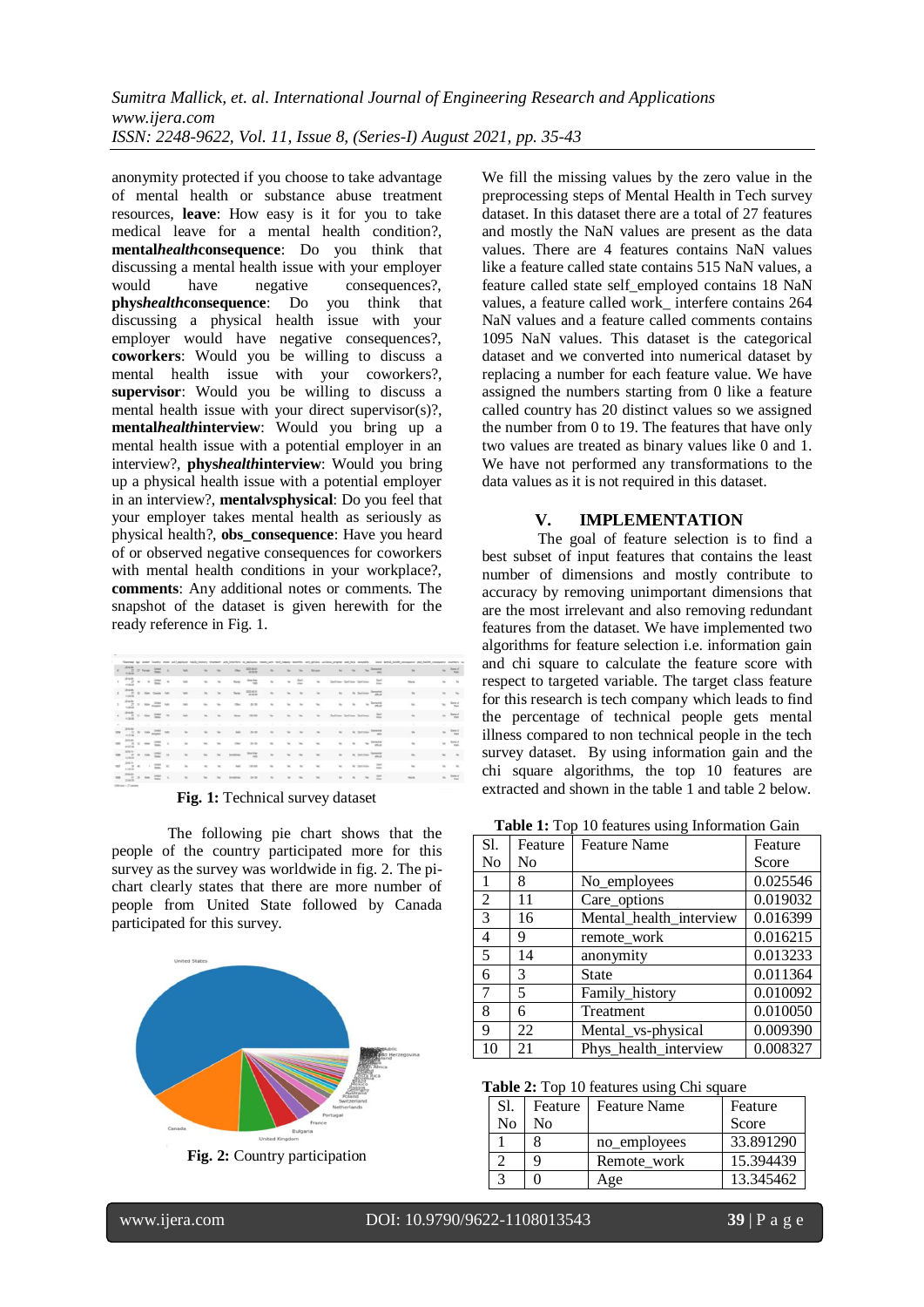*Sumitra Mallick, et. al. International Journal of Engineering Research and Applications www.ijera.com ISSN: 2248-9622, Vol. 11, Issue 8, (Series-I) August 2021, pp. 35-43*

|    | 2  | Country          | 9.294476 |
|----|----|------------------|----------|
| 5  |    | Self_employed    | 6.578075 |
| 6  | 12 | Wellness_program | 5.971462 |
|    | 23 | Obs_consequence  | 4.817349 |
| 8  | 14 | anonymity        | 4.771223 |
| Q  | 15 | leave            | 3.967911 |
| 10 | 13 | Seek_help        | 2.859212 |

The most common features of both the algorithms are no\_employees, remote\_work, anonymity which is selected as the best feature subset related to the target class variable shown in the table 3

|              | <b>Table 5:</b> MOSt common reatures |            |           |          |  |  |  |  |
|--------------|--------------------------------------|------------|-----------|----------|--|--|--|--|
| Sl.          | Featur                               | Feature    | Feature   | Feature  |  |  |  |  |
| N            | e No                                 | Name       | Score     | Score    |  |  |  |  |
| $\mathbf{O}$ |                                      |            | using     | using    |  |  |  |  |
|              |                                      |            | Informati | Chi      |  |  |  |  |
|              |                                      |            | on Gain   | square   |  |  |  |  |
| 1            | 8                                    | no employe | 0.025546  | 33.89129 |  |  |  |  |
|              |                                      | es         |           |          |  |  |  |  |
| 2            | 9                                    | Remote wo  | 0.016215  | 15.39443 |  |  |  |  |
|              |                                      | rk         |           |          |  |  |  |  |
| 3            | 14                                   | anonymity  | 0.013233  | 4.771223 |  |  |  |  |

**Table 3:** Most common features

## **VI. RESULTS AND DISCUSSIONS**

The results are computed from the top 10 features of information gain, chi square and most common features by using five machine learning algorithms called as SVM, NAIVE BAYES, DECISION TREE, KNN and LOGISTIC REGRESSION to find the accuracy. The table 4 and figure 3 has shown the accuracy obtained by using all five machine learning algorithms considering the 10 best features using information gain. The table 5 and figure 4 has shown the accuracy obtained by using all five machine learning algorithms considering the 10 best features using Chi square. The table 6 and figure 5 has shown the accuracy obtained by using all five machine learning algorithms considering the most common features of both the algorithms. The table 7 and figure 6 has shown the accuracy obtained by using all five machine learning algorithms considering all the features of mental health illness in tech survey. The table 8 is prepared as an aggregated accuracy of all the tables to visualize the importance of the algorithms with respect to the feature subsets.

**Table 4:** Accuracy using 10 best features of information gain

| Sl No | Algorithm  | Accuracy |
|-------|------------|----------|
|       | Name       |          |
|       | <b>SVM</b> | 0.803191 |

| 7 | <b>NAIVE</b>      | 0.800532 |
|---|-------------------|----------|
|   | <b>BAYES</b>      |          |
| 3 | <b>DECISION</b>   | 0.712766 |
|   | <b>TREE</b>       |          |
|   | <b>KNN</b>        | 0.792553 |
| 5 | <b>LOGISTIC</b>   | 0.803191 |
|   | <b>REGRESSION</b> |          |



**Fig. 3:** The graph for accuracy using 10 best features of information gain

**Table 5:** Accuracy using 10 best features of Chi square

|               | oquuc                 |          |
|---------------|-----------------------|----------|
| Sl No         | <b>Algorithm Name</b> | Accuracy |
|               | <b>SVM</b>            | 0.803191 |
| $\mathcal{D}$ | <b>NAIVE BAYES</b>    | 0.736702 |
| $\mathbf 3$   | <b>DECISION TREE</b>  | 0.704787 |
|               | <b>KNN</b>            | 0.855851 |
|               | <b>LOGISTIC</b>       | 0.800532 |
|               | <b>REGRESSION</b>     |          |



**Fig. 6:** The graph for accuracy using 10 best features of Chi square

| Table 6: Accuracy using most common features |  |
|----------------------------------------------|--|
|----------------------------------------------|--|

| Sl No                   | <b>Algorithm Name</b> | Accuracy |
|-------------------------|-----------------------|----------|
|                         | <b>SVM</b>            | 0.795213 |
|                         | <b>NAIVE BAYES</b>    | 0.768617 |
| $\mathbf{\overline{3}}$ | <b>DECISION TREE</b>  | 0.728723 |
|                         | <b>KNN</b>            | 0.792553 |
|                         | <b>LOGISTIC</b>       | 0.792553 |
|                         | <b>REGRESSION</b>     |          |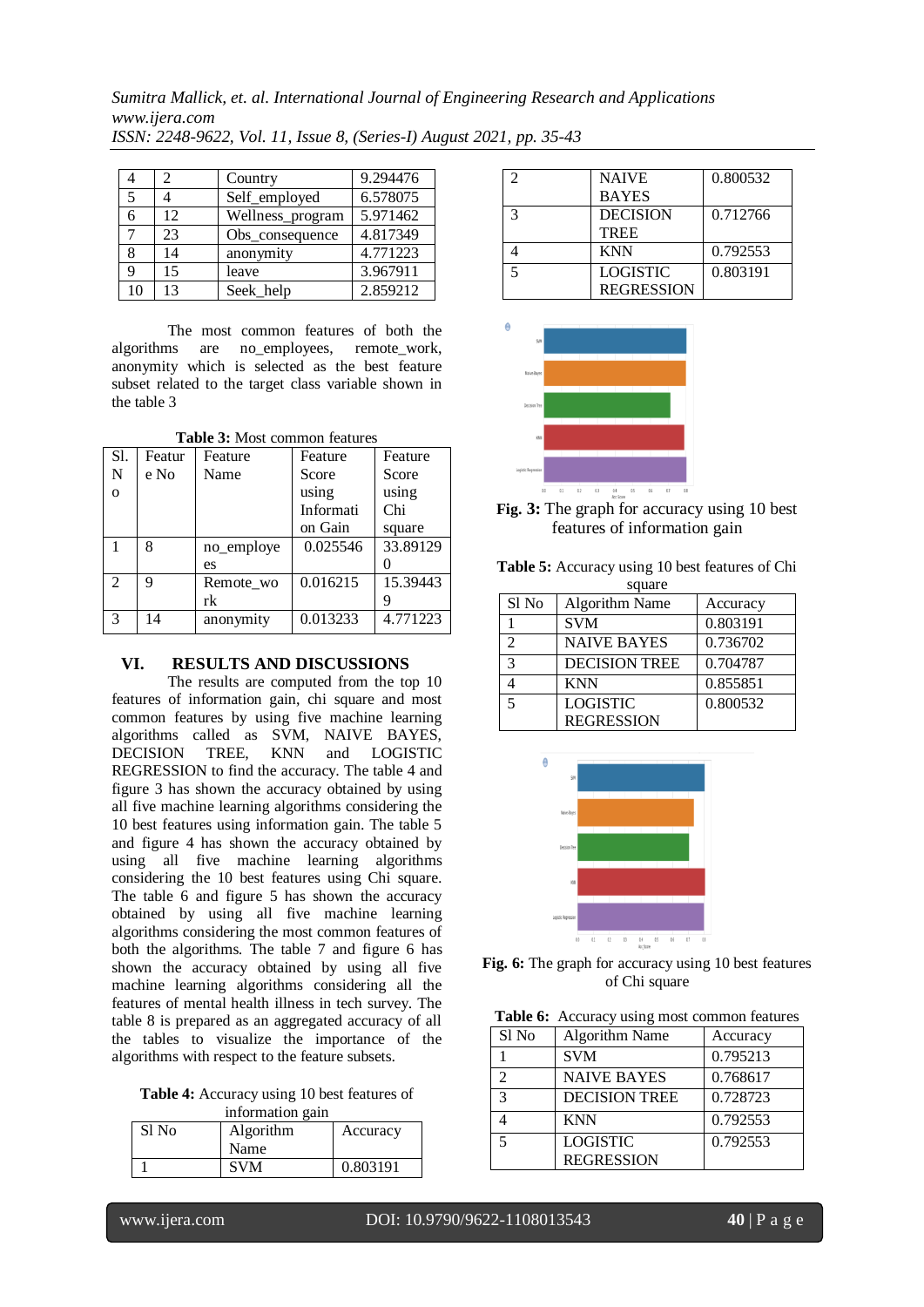| Sl No. | <b>Algorithm Name</b> | Accuracy  |
|--------|-----------------------|-----------|
|        | <b>SVM</b>            | 0.8539682 |
| 2      | <b>NAIVE BAYES</b>    | 0.765079  |
| 3      | <b>DECISION TREE</b>  | 0.755555  |
|        | <b>KNN</b>            | 0.8507936 |
| 5      | <b>LOGISTIC</b>       | 0.8571428 |
|        | <b>REGRESSION</b>     |           |

| Table 7: Accuracy using all features |  |  |  |  |
|--------------------------------------|--|--|--|--|
|--------------------------------------|--|--|--|--|

#### **Table 8:** Aggregated Accuracy

| S1             | Algorithm       | Accuracy  | Accura  | Accura  | Accurac  |
|----------------|-----------------|-----------|---------|---------|----------|
| N              | Name            | using     | cy      | cy      | y using  |
| Ο.             |                 | best      | using   | using   | all      |
|                |                 | Informati | best    | most    | features |
|                |                 | on Gain   | Chi     | commo   |          |
|                |                 | features  | square  | n       |          |
|                |                 |           | feature | feature |          |
|                |                 |           | S       | s       |          |
|                |                 |           |         |         |          |
| 1              | <b>SVM</b>      | 0.803191  | 0.8031  | 0.7952  | 0.85396  |
|                |                 |           | 91      | 13      | 82       |
| $\overline{2}$ | <b>NAIVE</b>    | 0.800532  | 0.7367  | 0.7686  | 0.76507  |
|                | <b>BAYES</b>    |           | 02      | 17      | 9        |
| 3              | <b>DECISION</b> | 0.712766  | 0.7047  | 0.7287  | 0.75555  |
|                | TREE            |           | 87      | 23      | 5        |
| $\overline{4}$ | <b>KNN</b>      | 0.792553  | 0.8558  | 0.7925  | 0.85079  |
|                |                 |           | 51      | 53      | 36       |
| 5              | <b>LOGISTIC</b> | 0.803191  | 0.8005  | 0.7925  | 0.85714  |
|                | <b>REGRESSI</b> |           | 32      | 53      | 28       |
|                | ON              |           |         |         |          |

The accuracy of all the classification algorithms depends on the feature selection algorithms and the input dataset. Each algorithm is implemented with best ten features of information gain, best ten features of Chi square, most common features of both the algorithms and considering all the features. The following observations are derived from the aggregated accuracy table 8.

- The result suggested that the SVM, KNN and Logistic Regression classification algorithms perform 86 percentages overall and better than all other algorithms considering the accuracy using all the features.
- The result have shown that the SVM, KNN and Logistic Regression classification algorithms perform 80 percentages overall and better than all other algorithms considering the accuracy using most common features.
- The result noticed that the KNN perform 86 percentages but SVM and Logistic Regression perform 80 percentages and better than all other algorithms considering the accuracy using best ten features of Chi square feature selection algorithm.
- The results declared that the SVM, Naïve Bayes, KNN and Logistic Regression classification algorithms perform almost 80

percentages and better than the Decision tree algorithm considering the accuracy using best ten features of information gain feature selection algorithm.

- The accuracy of SVM classification algorithms is maximum i.e. 85 percentage using all features of dataset but equally better i.e. 80 percentages considering the best ten features of information Gain and Chi square along with most common features of both the algorithms.
- The accuracy of Naïve Bayes classification algorithms is maximum i.e. 80 percentage considering the best ten features of information Gain and equally better i.e. 77 percentages considering the most common features of both the algorithms along all features of dataset but it is minimum with best ten features of Chi square.
- The accuracy Decision Tree classification algorithms is maximum i.e. 76 percentage using all features of dataset but equally better i.e. 73 percentages considering the most common features of both the algorithms and it is minimum i.e. almost 71 percentage with best ten features of information Gain and Chi square feature selection algorithms.
- The accuracy of KNN classification algorithms is maximum i.e. almost 86 percentage using all features of dataset considering the best ten features of Chi square but equally better i.e. 79 percentages considering the best ten features of information Gain along with most common features of both the algorithms.
- The accuracy of Logistic Regression classification algorithms is maximum i.e. 86 percentage using all features of dataset but equally better i.e. 80 percentages considering the best ten features of information Gain and Chi square along with most common features of both the algorithms.
- The concluding remark is SVM, KNN and Logistic Regression classification algorithms provides better accuracy in case of any feature selection algorithms chosen in the mental health illness in tech survey dataset.

# **VII. CONCLUSION**

The proposed work is to find the percentage of technical people suffers the mental health illness disease compared to non technical people considering the tech survey dataset. The work proceeds with considering 27 features and five classification algorithms along with feature selection algorithms. The research focused on a target class variable i.e. tech company and ten best features of information Gain as well as Chi square including the most common features of both the algorithms. The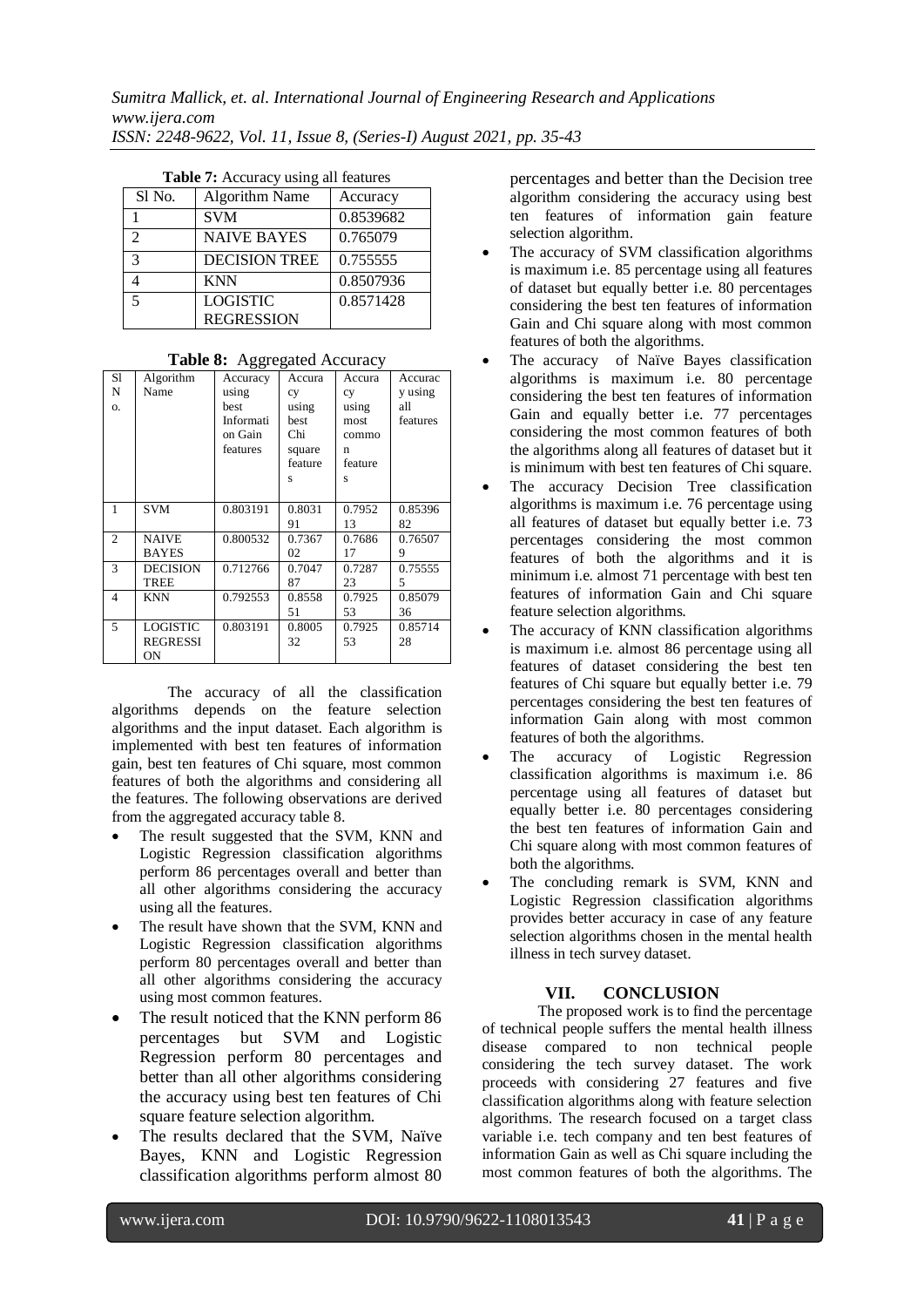*Sumitra Mallick, et. al. International Journal of Engineering Research and Applications www.ijera.com ISSN: 2248-9622, Vol. 11, Issue 8, (Series-I) August 2021, pp. 35-43*

accuracy of all the classification algorithms are presented based on the best ten features, most common features and considering all the features. The result demonstrated that the SVM, KNN and Logistic Regression classification algorithms provides better accuracy compared to other algorithms in the case of mental health in tech survey dataset. The inference drawn in this paper is that the accuracy of technical people suffers the mental health illness disease compared to non technical people is 86 percentage. Therefore, considering a workplace the 86 percentages of technical people suffers from the mental health illness disease according to the tech survey dataset.

The first paragraph under each heading or subheading should be flush left, and subsequent paragraphs should have a five-space indentation. A colon is inserted before an equation is presented, but there is no punctuation following the equation. All equations are numbered and referred to in the text solely by a number enclosed in a round bracket (i.e., (3) reads as "equation 3"). Ensure that any miscellaneous numbering system you use in your paper cannot be confused with a reference [4] or an equation (3) designation.

#### **REFERENCES**

- [1]. "Mental Health Policy and Service Development Department of Mental Healthand Substance Dependence Non communicable Diseases and Mental Health", article.
- [2]. Ryan J. Urbanowicz, Melissa Meeker, William La Cava, Randal S. Olson, Jason H. Moore "Relief-Based Feature Selection: Introduction and Review", DOI: [https://doi.org/10.1016/j.jbi.2018.07.014,](https://doi.org/10.1016/j.jbi.2018.07.014) PII: S1532-0464(18)30140-0
- [3]. Souhila Sadeg1(B) , Leila Hamdad2, Amine Riad Remache1, "QBSO-FS: A Reinforcement Learning Based Bee Swarm Optimization Metaheuristic for Feature Selection", DOI: [10.1007/978-3-030-20518-](https://www.researchgate.net/deref/http%3A%2F%2Fdx.doi.org%2F10.1007%2F978-3-030-20518-8_65) [8\\_65,](https://www.researchgate.net/deref/http%3A%2F%2Fdx.doi.org%2F10.1007%2F978-3-030-20518-8_65) pp.785-796
- [4]. Sun, Y., Todorovic, S., Goodison, S., "Locallearning-based feature selection for highdimensional data analysis", IEEE transactions on pattern analysis and machine intelligence 32 (9), 1610–1626, 2020.
- [5]. Chapter- 3 feature selection.
- [6]. Y. Chen, Y. Wang, L. Cao, and Qun Jin, "An effective feature selection scheme for healthcare data classification using binary particle swarm optimization," in *Proc. of the 9th International Conference on Information Technology in Medicine and Education* (*ITME*), 2018.
- [7]. Y. Li, C.Y. Chen, and W. Wasserman, "Deep Feature Selection: Theory And Application To Identify Enhancers And Promoters", Journal of Computational Biology, vol. 23, pp. 322-336, 2016.
- [8]. S.M. Vieira, L.F. Mendonça, G.J. Farinha, J.M.C. Sousa, "Modified binary PSO for feature selection using SVM applied to mortality prediction of septic patients", Applied Soft Computing, 13 (2013) 3494- 3504.
- [9]. Tran Trong Dao1, "Investigation on Evolutionary Computation Techniques of a Nonlinear System", Hindawi Publishing Corporation Modelling and Simulation in Engineering, Volume 2011, Article ID 496732, 21 pages, doi:10.1155/2011/496732
- [10]. Gaikwad Kiran P, Dr C M Sheela Rani , "Regression Model with Modified Linear Discriminant Analysis Features for Bimodel Emotion Recognition", "International Journal of Scientific & Technology Research", ISSN : 2277-8616, Volume 9, Issue 3, pp. 1355 to 1360, March 2020
- [11]. Milad Zafar Nezhada, Dongxiao Zhub;, Xiangrui Lib, Kai Yanga, Phillip Levyc , "SAFS: A Deep Feature Selection Approach forPrecision Medicine"**,** 20 Apr 2017.
- [12]. H.C. Peng, E.H. Herskovits, and C. Davatzikos, "Bayesian Clustering Methods for Morphological Analysis of MR Images", Proc. Int'l Symp. Biomedical Imaging: from Nano to Macro, pp. 485- 488, 2002.
- [13]. Rana R. Singhal R. "Chi-square test and its application in hypothesis testing", J Pract Cardiovasc Sci [serial online] 2015 [cited 2020 Sep 27];1:69-71. Available from: [http://www.j](http://www.j-pcs.org/text.asp?2015/1/1/69/157577)[pcs.org/text.asp?2015/1/1/69/157577](http://www.j-pcs.org/text.asp?2015/1/1/69/157577)
- [14]. S. Ghwanmeh, A. Mohammad, and A. Al-Ibrahim, "Innovative artificial neural networks-based decision support system for heart diseases diagnosis'', *J. Intell. Learn. Syst. Appl.*, vol. 5, no. 3, 2013, Art. no. 35396.
- [15]. R. Detrano, A. Janosi,W. Steinbrunn, M. P\_sterer, J.-J. Schmid, S. Sandhu, K. H. Guppy, S. Lee, and V. Froelicher, "International application of a new probability algorithm for the diagnosis of coronary artery disease", *Amer. J. Cardiol.*, vol. 64, no. 5, pp. 304-310, Aug. 1989.
- [16]. Hanchuan Peng, Member, IEEE, Fuhui Long, and Chris Ding, Feature Selection Based on Mutual Information: Criteria of Max-Dependency, Max-Relevance, and Min-Redundancy. pp. 1226-<br>1238, IEEE